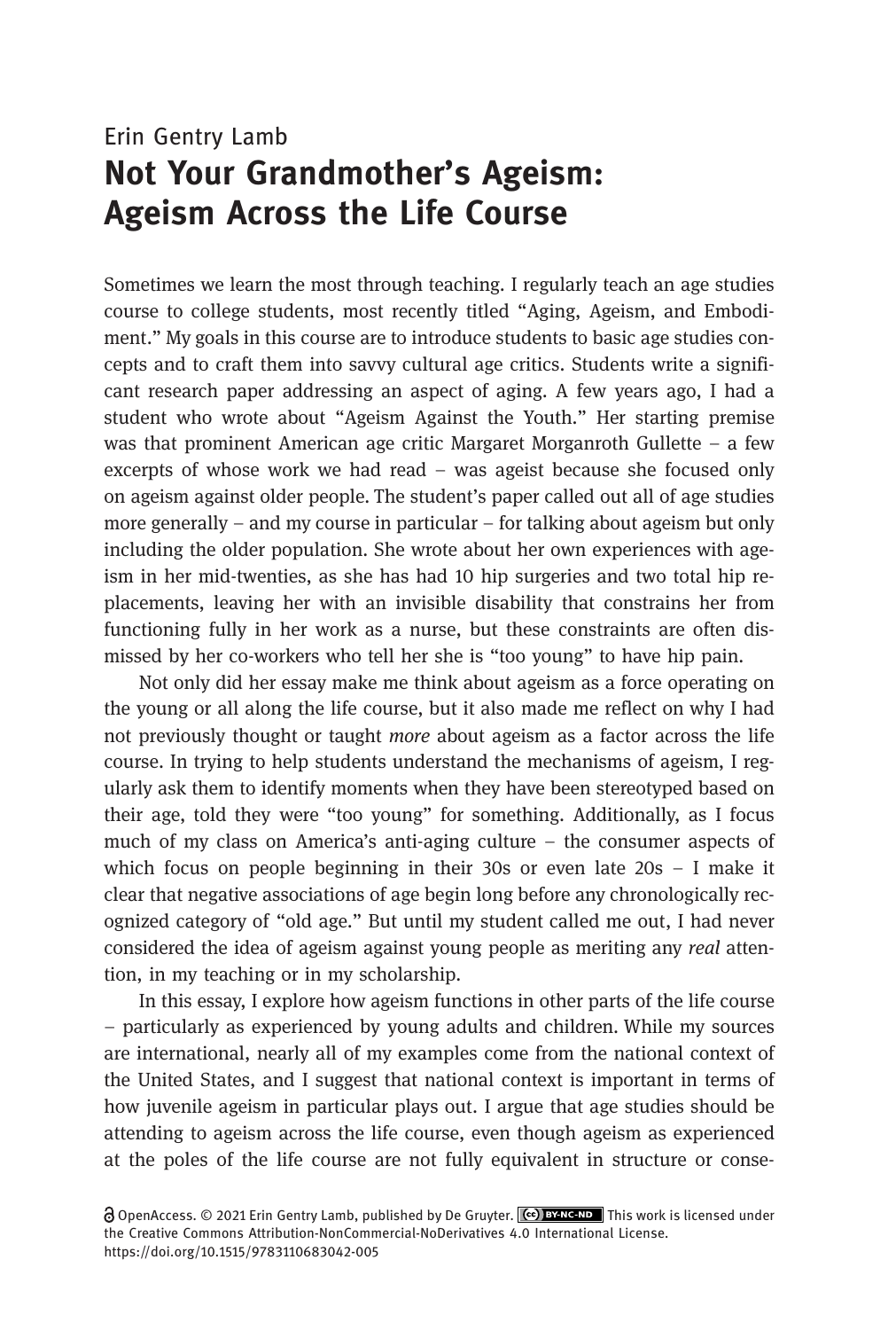quence. In my conclusion, I speak to some of the possible gains to come from approaching ageism as a life course concern if we want to more effectively combat ageism – old or otherwise.

# Defining Ageism

In 1969, when gerontologist Robert Butler coined the term ageism, he defined it as "prejudice by one age group toward other age groups." (1969, 243) This initial formulation, what Bill Bytheway calls "the broader definition" of ageism, allows for any age group to be "oppressed by […] dominant expectations about age […] that dictate how we behave and relate to each other." (2005, 338) However, Butler's further formulations of the term draw a more narrow definition, in which ageism pertains to later life and is analogous to other forms of oppression: "Ageism can be seen as a systematic stereotyping of and discrimination against people because they are old, just as racism and sexism accomplish this with skin color and gender." (1989, 138 [emphasis mine]) This focus on ageism as affecting only older people – paralleling our understanding of racism as affecting nonwhites, and sexism affecting women and non cisgender individuals – is certainly the most common formulation of ageism. As one example, the 2005 Encyclopedia of Ageism does not include any entries that address juvenile ageism or middleageism (Palmore et al. 2005).

When the categories of children or young adults are acknowledged as possible targets of ageism, the tendency is to dismiss these categories as less important or irrelevant. Consider a chapter in the 2002 social psychology volume Ageism: Stereotyping and Prejudice Against Older Persons. Authors Jeff Greenberg, Jeff Schimel, and Andy Martens explain:

Ageism can most simply be defined as negative attitudes or behaviors toward an individual solely based on that person's age. Defined this way, negative attitudes toward people because they are young would qualify as ageism. However, throughout this chapter and consistent with the spirit of this book, we will use the term ageism to refer specifically to negative attitudes and behavior toward the elderly, focusing exclusively on this most troubling and consequential form of ageism. (2002, 27 [emphasis mine])

Like social psychology, gerontology and age studies have both tended to focus almost wholly on ageism as it affects older adults.

There are, of course, exceptions to this focus, perhaps the most notable of which within age studies is Gullette's early focus on mid-life. Gullette coined the term "middle-ageism," describing it in her 1997 book Declining to Decline as the "anticipatory fear of midlife aging" inspired by culture (1997, 6). This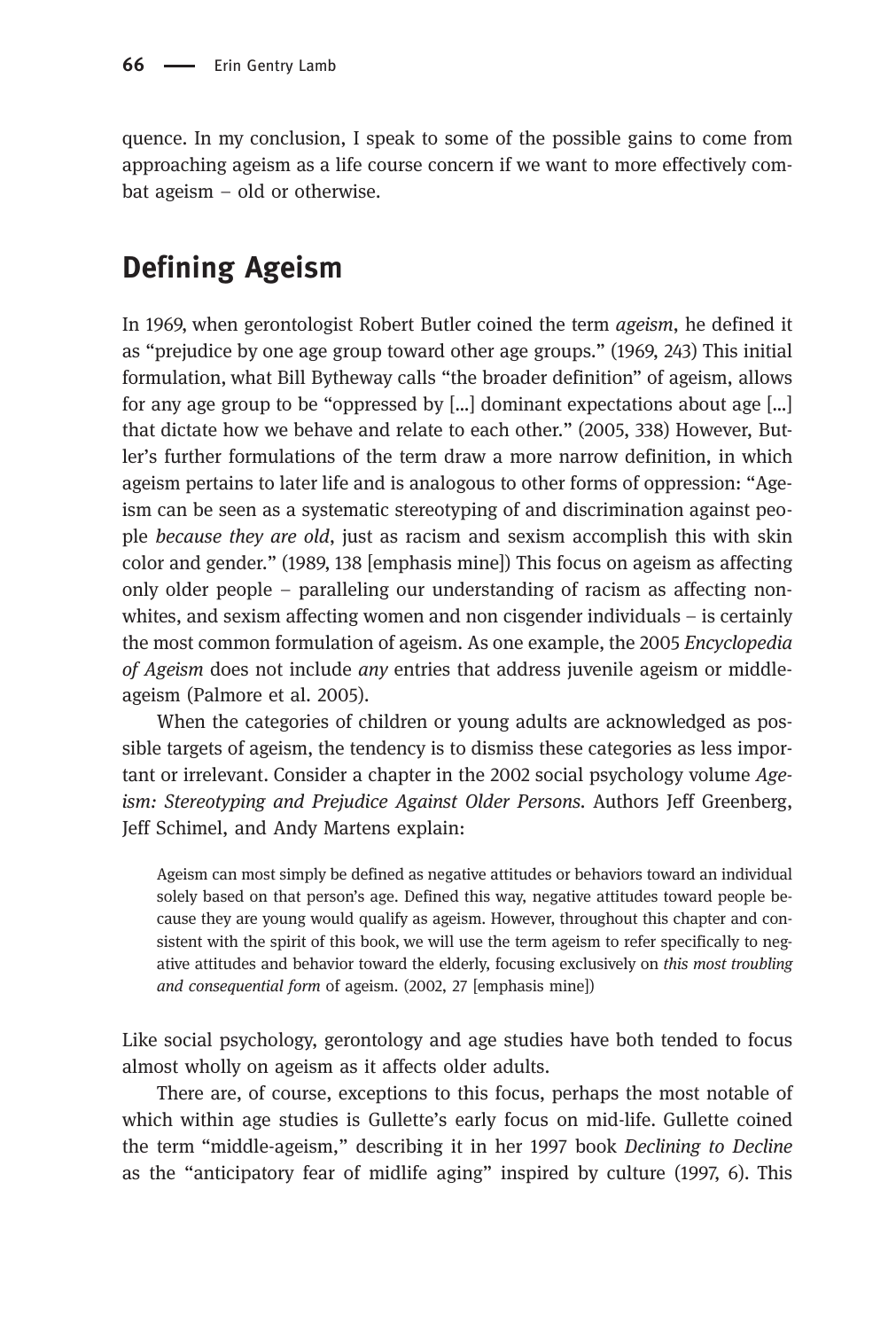fear, the decline narrative of aging, is experienced by adolescents and young adults as readily as older age categories. In contrast to my student's claims, Gullette studies the effects of ageism across the life spectrum, though to be fair, her focus is almost wholly on ageism as prejudice-against-growing-older rather than ageism as prejudice-against-being-young.

In this essay, I will explore what ageism looks like when youth – being "too young" – is its focus. How such ageism works, how prevalent it is, and what its consequences are vary depending on whether we are talking about young adults or about children, so I will address these two age groups in turn.

#### Young Adult Ageism

What is meant by "young adult" – particularly within formal studies of ageism – varies significantly, sometimes including adolescents, sometimes expanding into the 30s. "Young" and "old" are relative terms and vary significantly depending on context and company. Young and old adults alike are often branded generationally; within the United States especially, the generational labels "Millennial" and "Boomer" have been used as stand-ins for conflicting young and old generations, even though Millennials (born between 1981 and 1996) might already be in their late 30s and Boomers (born 1946–1964) might be only in their late 50s (Dimock 2019). 2019 saw the rise of the "OK Boomer" and "OK Millennial" social media memes. "OK Boomer" is a way to dismiss the older generation for being out of touch and establishing or eliminating policies to build their own wealth at the expense of future generations; "OK Millennial" is a way to dismiss the younger generation as uninformed, over-coddled, and unwilling to work hard (Animashaun 2019). Together, such aspersions illustrate that we are equally likely to group and stereotype young adults as we are older people. They also point to how representations of ageism frequently pit the young against the old and vice-versa, leaving middle-aged people out of the picture.

Often referred to as reverse ageism, age-based prejudice against young adults manifests as ageist ideology (negative stereotypes, beliefs, and attitudes) and age discrimination ("behaviors that exclude certain people and/or disadvantage them relative to others solely due to their age") (Raymer et al. 2017, 152). Ageism – experienced by both young and old – "can manifest in hostile forms (e.g., neglect, abuse or mistreatment), but also in more benevolent, subtle ways (e.g., patronizing, simplified and slow communication)." (Bratt et al. 2018, 168) Ageism against young adults, according to psychologists Jessica Hehman and Daphne Bugental, stems from young adults being "assigned low status in our society," as are older people, "but of a different type; stereotypically, they are seen as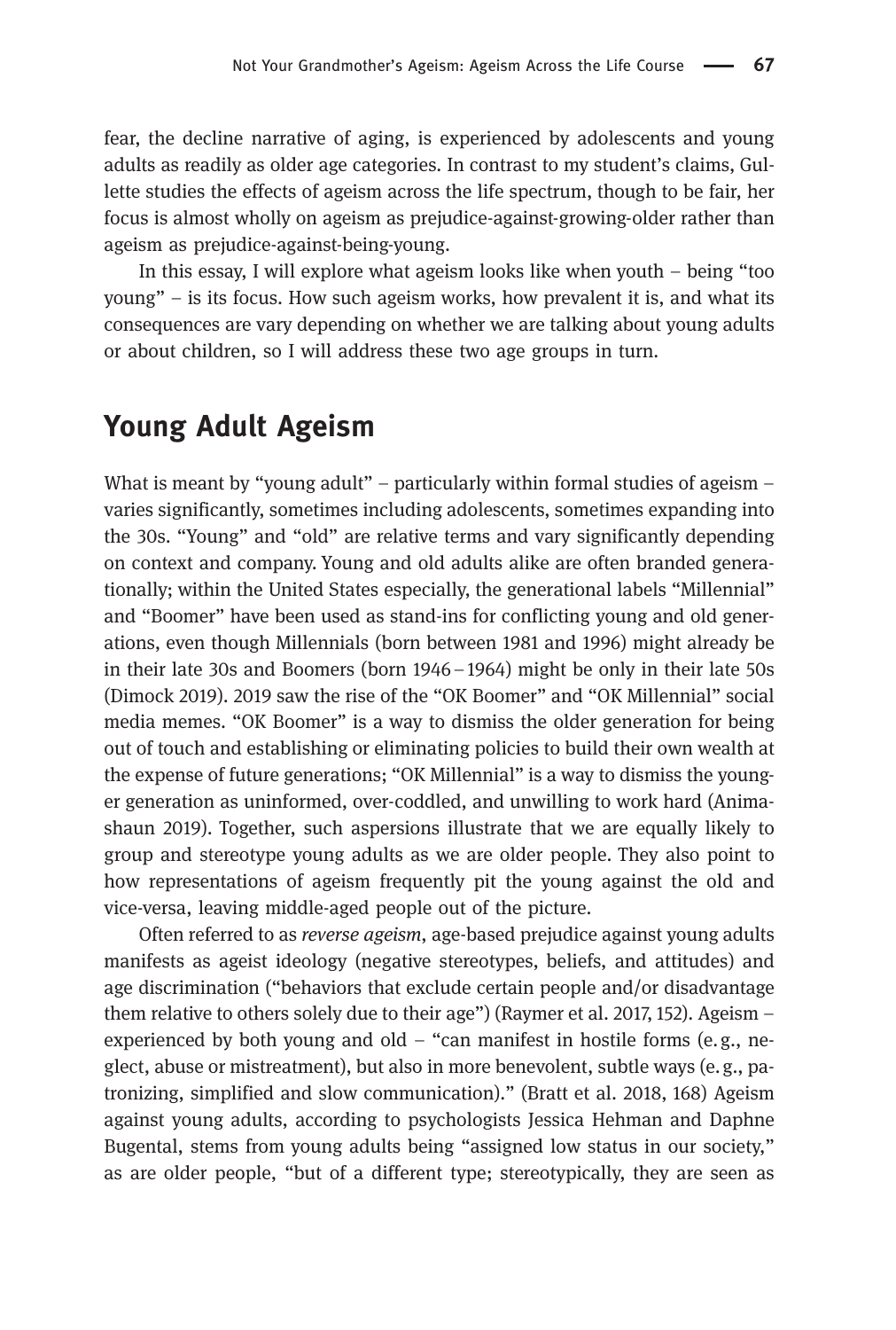'not yet ready' for the responsibilities of adulthood." (2013, 1397) On the younger end of the young adult spectrum, Hehman and Bugental argue that "[i]n response to this perception [of young adults as 'not yet ready' for adult responsibilities], practices have been implemented that serve to regulate their behaviors in ways not applied to full adults." (2013, 1397) For example, young adults have fewer rights – in the United States, they cannot buy cigarettes or drink alcohol until 21, or rent a car until 25. Hehman and Bugental suggest that stereotypes of young adults as rebellious, imprudently willing to take risks, and irresponsible make it more likely that young adults are "stigmatized in social situations that require moral reasoning and decision making." (2013, 1397) Whether or not behaviors such as risk-taking are part of a still-developing brain, the ascription of such characteristics to all young adults makes them stereotypes. Laws that dissuade young adults from engaging in possibly dangerous activities such as drinking and smoking may provide an acceptable level of paternalistic protection. However, the belief that such behaviors will translate into all aspects of young adults' lives make the stereotypes problematic.

## Prevalence of Young Adult Ageism

Recent data suggest that perceived age discrimination  $-$  i.e., discrimination that people report experiencing based on their age – may be an equal, if not greater, concern for younger people than it is for older people. A 2007 study in the United States by sociologists Gilbert Gee, Eliza Pavalko, and J. Scott Long used longitudinal data on women to examine self-reports of age discrimination in the workplace among different age cohorts. Even across cohorts that entered adulthood in significantly different cultural moments, they found a consistent pattern: the percent of women in their early to mid-20s reporting age discrimination in the workplace was relatively high, but dropped as these women moved into their 30s, and peaked in their 50s before somewhat declining again. Thus, ageism was reported most by young adults and those in mid-life or late mid-life. These findings are similar to a 2005 cross-sectional study by social scientists Teri Garstka, Mary Lee Hummert, and Nyla Branscombe – again within the United States, but this time studying both women and men – that queried participants about being "deprived of opportunities that are available to others because of my age." (2005, 328) Their study revealed the highest levels of perceived age discrimination among young (18–26) and old (61–92) adults in comparison with middle-aged adults.

More recently, a 2017 study by psychologists Christopher Bratt et al. based on data collected in 29 European countries found higher levels of self-reported age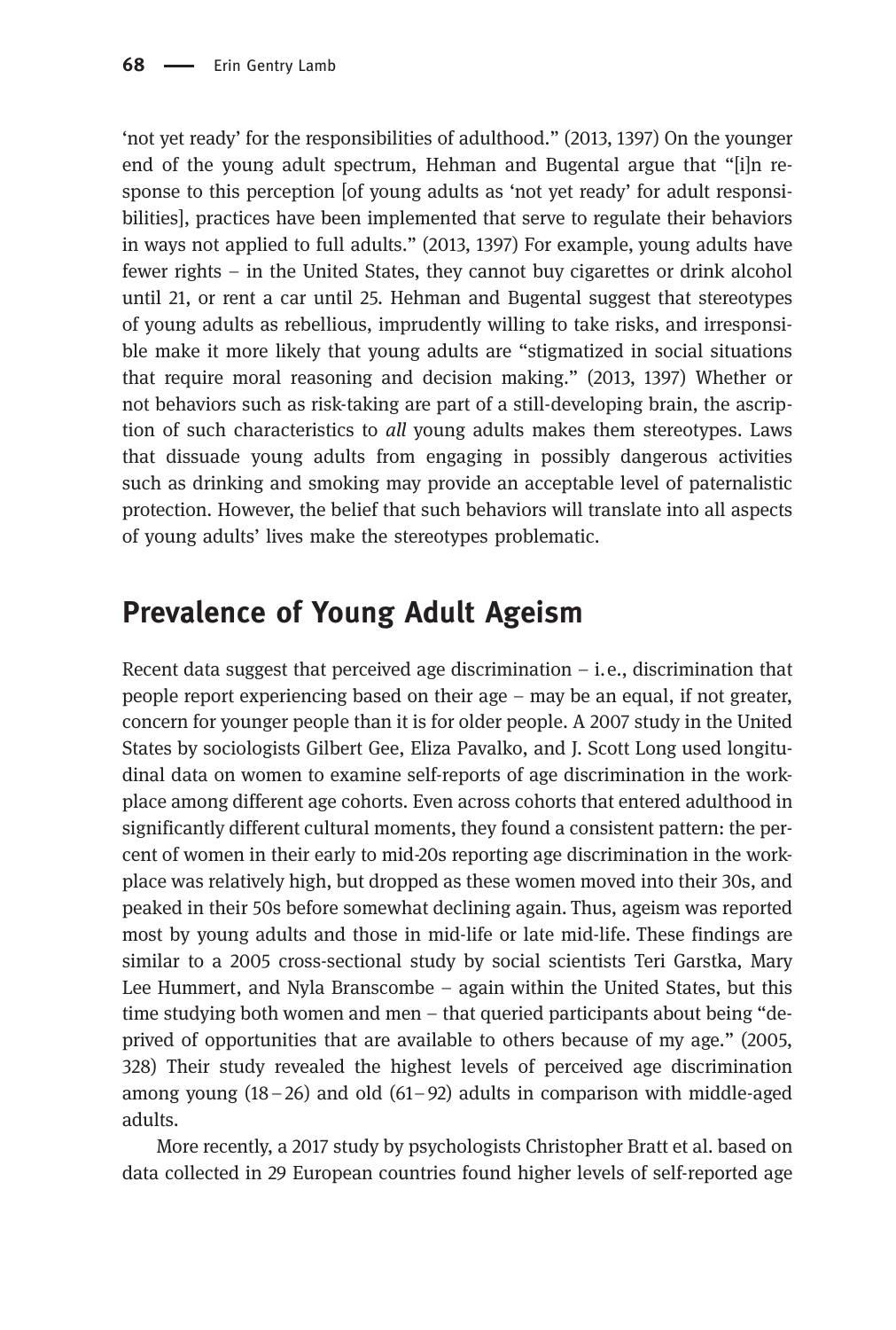discrimination among younger people than among older people, with significant variation between these countries. The survey asked participants how often anyone has shown prejudice against them or treated them unfairly because of their age, with two additional questions querying the frequency of experiencing hostile forms of ageism (someone "insulting you, abusing you, or refusing you services") and benevolent forms of ageism (someone "ignoring or patronizing you") (Bratt et al. 2017, 169). In 14 countries, they found high levels of age discrimination among young adults that decreased steadily with age. In most of the other 15 countries, perceived age discrimination was highest among both young and old resulting in a u-shaped distribution with lowest reported levels at mid-life; however, levels were highest among younger respondents. In only five of 29 countries – Cypress, the Czech Republic, Greece, Russia, Ukraine – was reported age discrimination higher among older than other age groups. Bratt et al. do caution that it is "uncertain to what extent differences in subjective experiences of age discrimination reflect actual differences in age discrimination," as negative attitudes are not always expressed overtly, or younger people might be more inclined to attribute conflicts or rejections to age discrimination (2017, 177).

#### Consequences of Young Adult Ageism

The arena in which ageism faced by young adults is perceived to be the most consequential is the workplace. A 2017 study summarizes the literature on reverse ageism: "young employees are viewed less favorably in general […] as well as in terms of important work-related attributes, such as leadership ability [...] and accountability. [...] [C]ontrary to popular belief, young employees experience age discrimination at levels that are as high as, or even higher than, those reported by old employees." (Raymer et al. 2017, 149) The link between ageist ideology and age discrimination bears more research support, but young adult workers do face difficulties within the workplace "when establishing their work careers, including rules favoring workers with seniority and employer preferences for workers with prior job experience." (Gee et al. 2007, 282) Young adults are more likely to be unemployed than all older age groups and more likely to be laid off (Raymer et al. 2017; Indiviglio 2009).

This area of workplace ageism is one where national context almost certainly comes into play: "In Europe, all age cohorts are protected by law [against age discrimination in the workplace], unlike in the United States, where the law addresses only people forty years of age or older." (Mercat-Bruns 2016, 211) As management scholars Colin Duncan and Wendy Loretto have suggested, the inclusiveness of European law may make it  $-$  in comparison to other workplace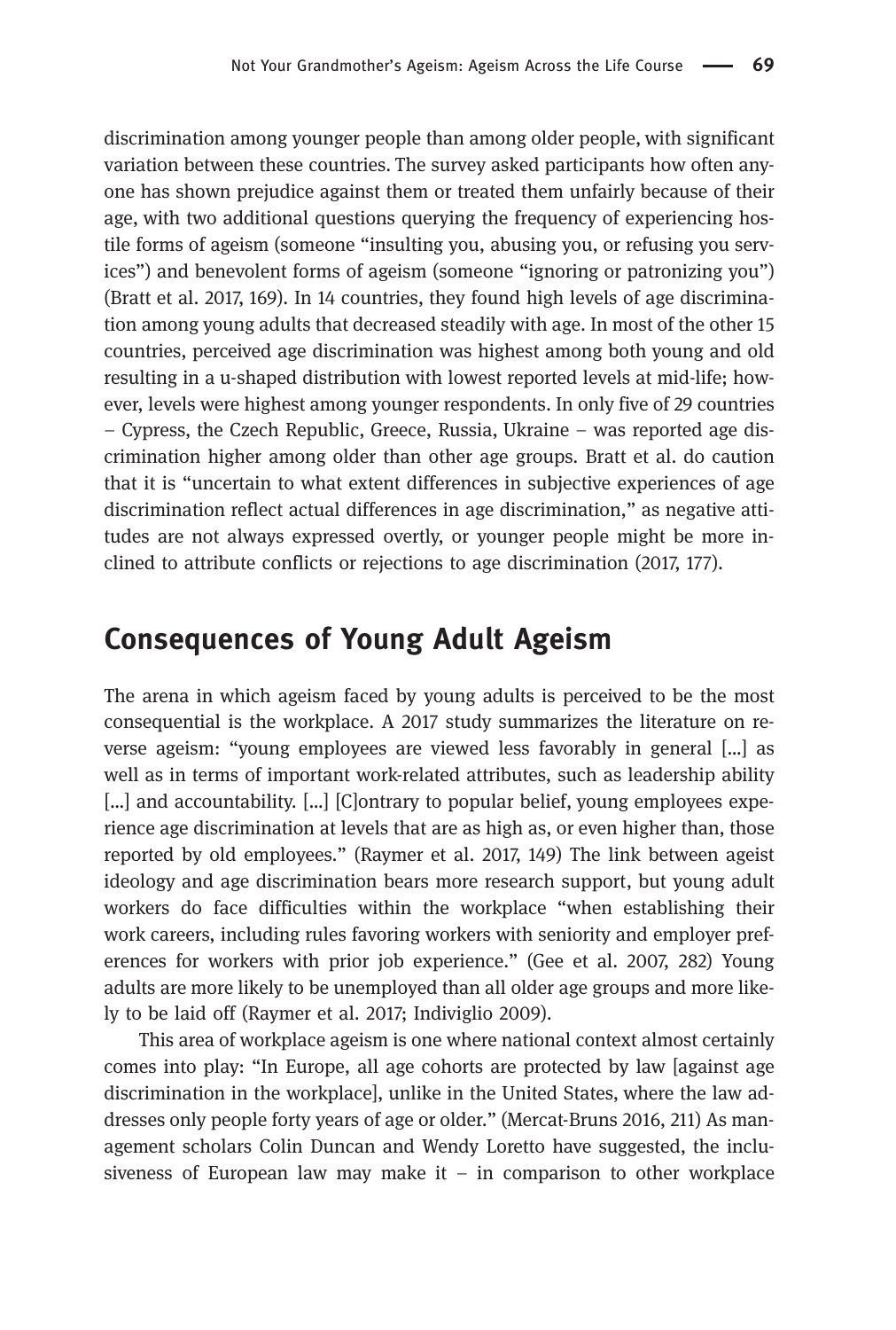discrimination laws – more difficult to enforce, "as everyone is of an age and therefore prone to age discrimination, [making] it […] difficult to distinguish oppressor from oppressed." (2004, 97) On the other hand, American law makes workplace ageism experiences of younger adults structurally invisible and impossible to redress.

Another area where ageist perceptions of young adults – particularly perceptions about their moral reasoning and responsibility – may have negative consequences involves activism. Hava Rachel Gordon, in a sociological study of adolescent activists, argues that age-stereotypical perceptions affect young people's ability to effect social change: "most examinations of age as a social inequality [...] tend to leave out young people's voices and agency. This serves to inadvertently reify young people's political passivity and silence, and portrays them as social objects unaware of social problems rather than as active subjects." (Gordon 2007, 635) Such age-based dismissal is evident in the United States' government's responses to teenage activists. For example, in January of 2020 Treasury Secretary Stephen Mnuchin dismissed climate activist Greta Thunberg by suggesting, "[a|fter she goes and studies economics in college, she can go back and explain that to us." (Hodgson 2020) Similarly, in March of 2018, former senator Rick Santorum told the teenagers advocating for gun control in response to school shootings through the "March for Our Lives" protest and "Never Again" movement to take CPR classes instead, implying they should be in classrooms, not marching in Washington demanding change from lawmakers (Hodgson 2020). Such dismissals are a clear attempt to use age to discredit ideas that challenge the status quo.

## Juvenile Ageism

The above discussions of workplace discrimination or dismissal from political activism do not readily apply to ageism against children. Likewise, children are almost uniformly not included in studies that ask participants about their perceived experiences of age discrimination. Juvenile ageism – both as it manifests and in how we study it – is significantly different from ageism against young adults.

First referred to as "adultism" in the early twentieth century, prejudice against children has been more widely explored under the terms childism (particularly by psychoanalyst and philosopher Elisabeth Young-Bruehl), and juvenile ageism (whose most prolific proponent for the past two decades has been psychiatrist Jack C. Westman). For the purposes of this argument, I use their preferred terms when discussing Young-Bruehl or Westman, but I prefer Westman's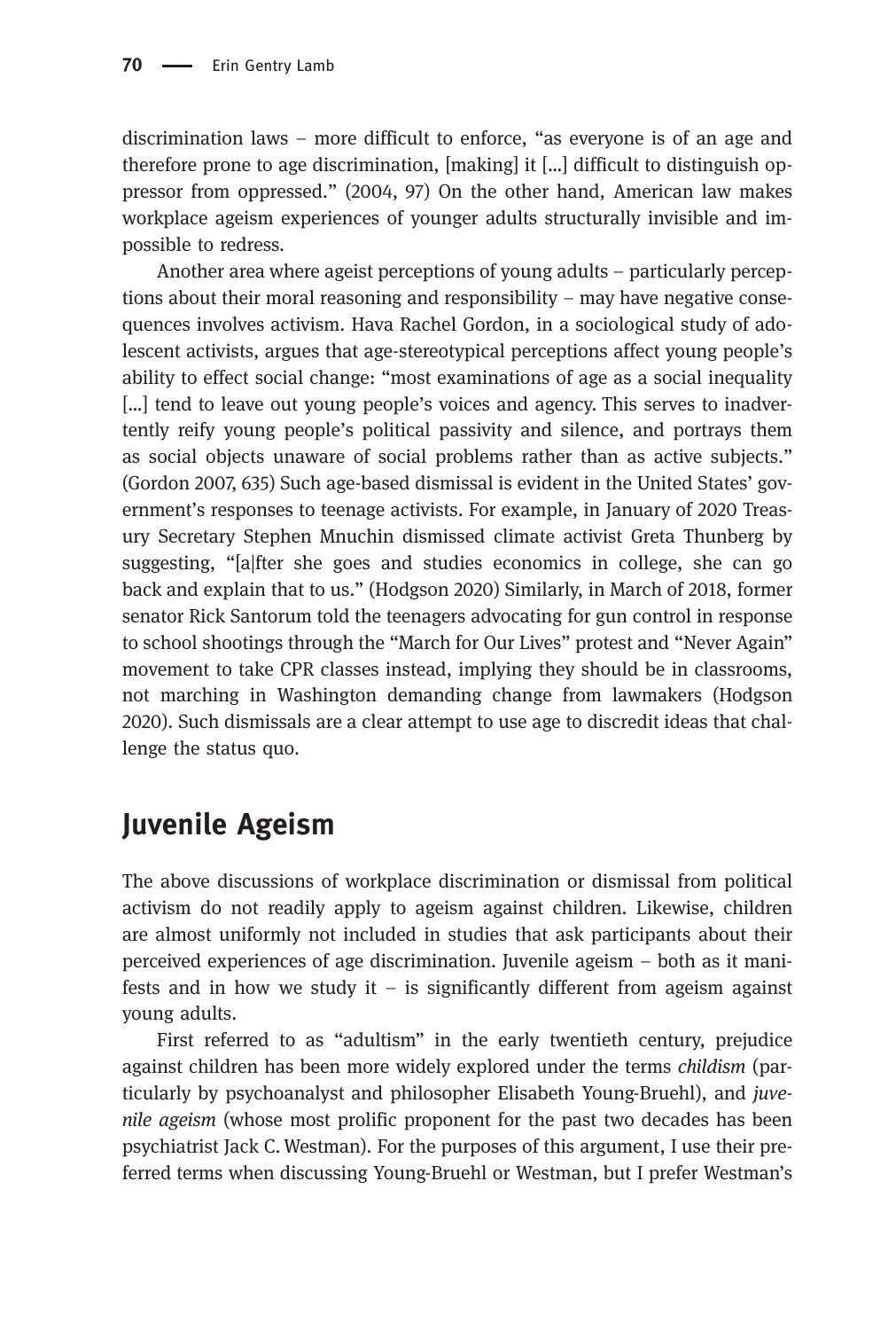nomenclature; it offers more possibilities if we want to specify age cohorts within the category of ageism; old ageism, middle ageism, young adult ageism, and juvenile ageism seem clearer to me than possibilities like elderism or middle adultism, particularly as adultism has previously meant prejudice in favor of adults (Young-Bruehl 2012, 8).

In his 2019 book Dealing with Child Abuse and Neglect as Public Health Problems – a volume whose key focus is describing and combating juvenile ageism – Westman explains juvenile ageism through parallels to other forms of prejudice. For example, he offers George Bernard Shaw's quote "Youth is a wonderful thing. What a crime to waste it on children!" and argues: "However, if the words Jews, Blacks, or gays are substituted for children, prejudice is instantly apparent. The fact that we do not take offense at this slur against children illustrates how ingrained our hidden prejudice is against them." (Westman 2019, 39) The nature of such hidden prejudice is not about the stigma of being "too young" as we see with young adult ageism, but is rather about being regarded as inferior on the basis of age: "Neglecting the interests of children because they are less important than and are inferior to adults is the same as neglecting the interests of persons whose race or gender is seen as relegating them to an inferior status." (Westman 2019, 79) Westman clarifies, however, that "unlike racial and gender groups, children usually are inferior in mental and physical abilities […]. Juvenile ageism cannot be invoked simply because children are treated differently due to their immaturity. However, the comparison of old ageism and juvenile ageism with racism and sexism holds up when equality means equality in rights and opportunities." (2019,  $46 - 47$ ) Thus, to recognize juvenile ageism most clearly, we need to pay special attention to structural conditions and social policies rather than looking at individual experiences.

It is at this level of the structural and social that Young-Bruehl seeks to initially illustrate childism, which she defines quite simply as prejudice against children, by pointing to the "shameful fact" that "America incarcerates more of its children than any country in the world." (2012, 2) The United States, she points out, is the only country besides Somalia that has not ratified the 1989 U.N. Convention on the Rights of the Child which forbids child imprisonment (Young-Bruehl 2012, 3). America's high levels of incarceration are one manifestation of widely held anti-child views, such as that children should be removed from sight, that children are dangerous and burdensome to society, that children should serve adults, that they are property, and that they are rebellious and adults' key responsibility to them is to discipline them (Young-Bruehl 2012, 3–4). To these views, Westman would add that cultural devaluation of parenthood is also central to juvenile ageism, particularly within the United States which "[u]nlike other Western nations […] does not recognize the economic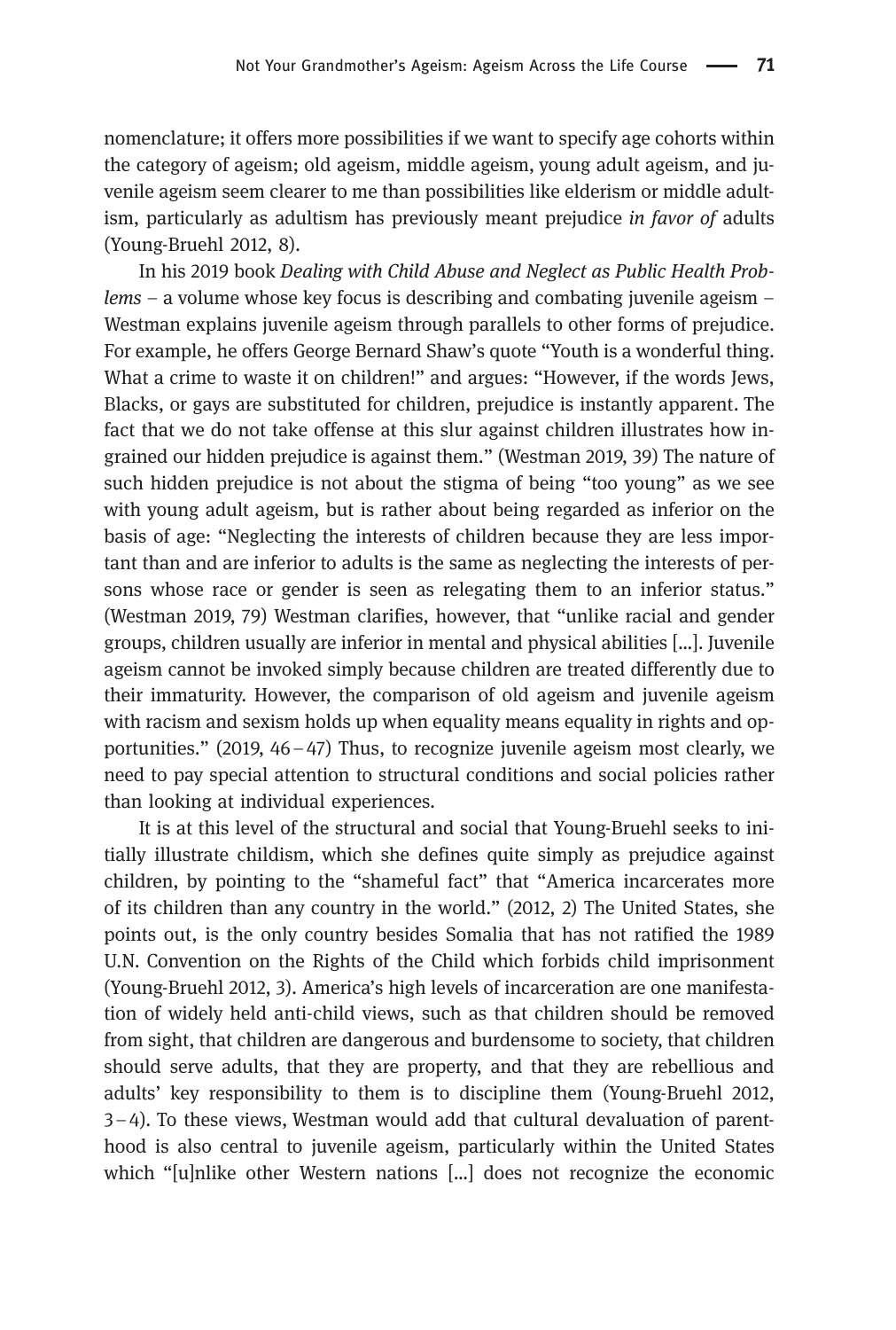value of parenthood." (Westman 2019, 84) In support of this claim, Westman points to the American cultural emphasis on paid employment and the cultural and economic devaluation of caregiving and homemaking, the lack of social supports like paid family leave or universal childcare that make children costly liabilities instead of economic assets, our emphasis on individualism and adult rights that leads us to regard children as the property of their parents, and our hands-off approach to competent parenting wherein our society doesn't articulate clear expectations for parents nor does it intervene until children are damaged by neglect or abuse (2019, 83–88).

There are both benevolent and hostile forms of this prejudice again children, according to Westman. Benevolent juvenile ageism, he argues, lies behind a "pro-children rhetoric" that allows adults to feel good while they make decisions that may be in their own economic or other best interests rather than those of children. For example, he argues that benevolent ageism – both old and juvenile – justifies age segregation and institutionalization more broadly: "Benevolent ageism […] allows us to believe that the elderly are better off receiving special care away from their families and that children are better off in educational environments away from their families," enabling parents or family members to evade responsibilities for caretaking (Westman 2019, 43). Westman suggests that more hostile forms of ageism come in the way we treat children as property, for example in divorce proceedings, or when we make childcare and work arrangements for the convenience of parents rather than in the developmental interests of the child.

Because it takes so many forms, and because we must seek its existence in structural and social arrangements because the children who experience it often cannot name it, juvenile ageism may be harder to recognize. "When childism pervades a society," Young-Bruehl suggests, "even people who genuinely want to make the world better for children may find it hard to realize that it exists." (2012, 4) Prejudice against children "is built into the very way children are imagined." (Young-Bruehl 2012, 5)

## Prevalence of Juvenile Ageism

As gathering reports of self-perceived ageism – the most common measure for ageism among other age groups – poses difficulties when the subjects are children, it is more challenging to determine the prevalence of juvenile ageism. One measure we can clearly speak to is the prevalence of child abuse. Westman points out that "elder abuse and neglect have been readily identified as reflecting ageism, whereas childhood abuse and neglect have not." (2019, 41) The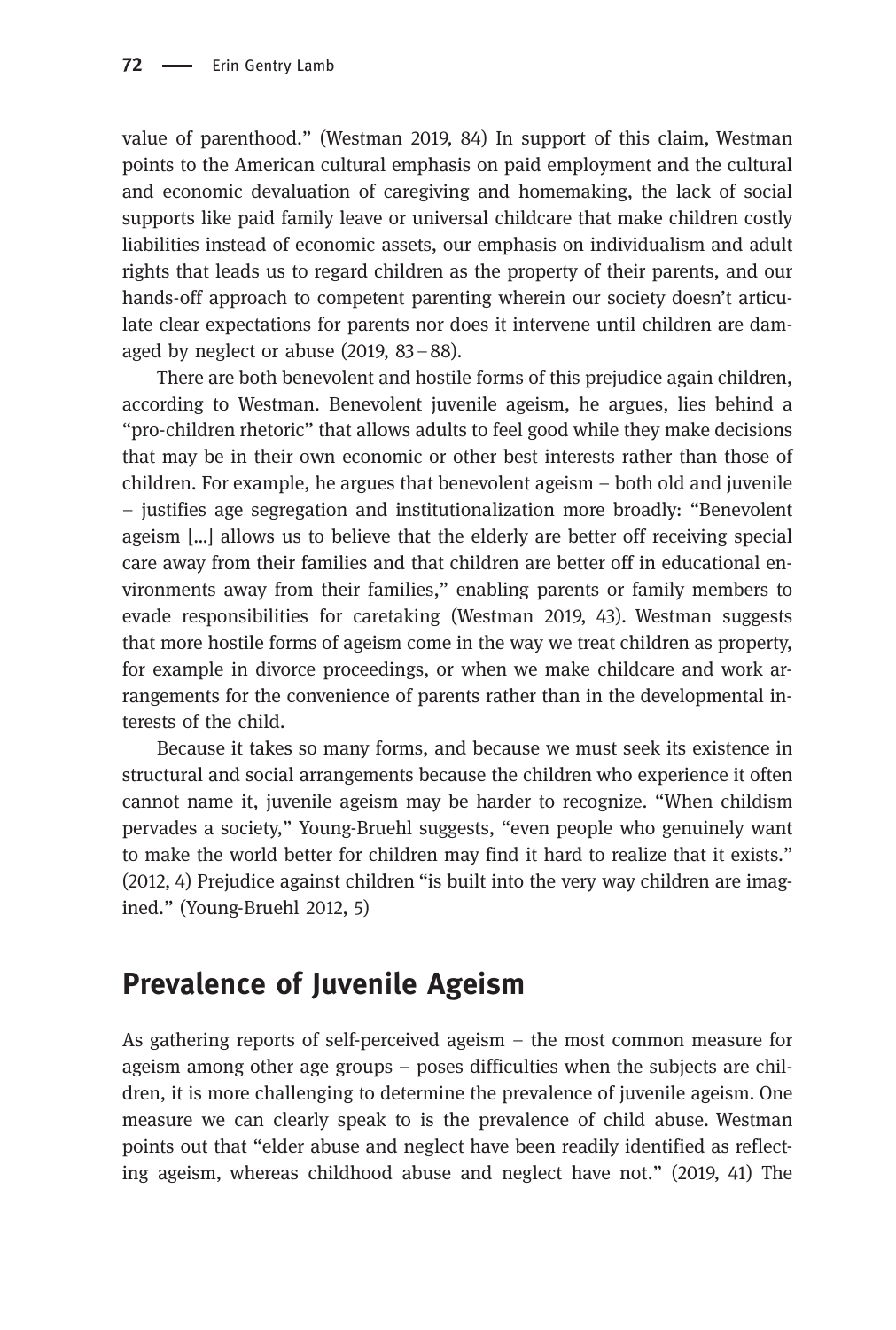World Health Organization suggests that while elder abuse is a significant problem experienced globally by 1 in 6 people over 60, child abuse rates are even higher, experienced by 1 in 4 children (2020b, 2020a). Abuse and neglect can lead to child fatalities. Within the United States, the National Child Abuse and Neglect Data System (NCANDS) reports that in 2019, an estimated 1,840 children died from abuse and neglect, a rate of 2.50 per 100,000 children in the population (U.S. Dept. of Health and Human Services 2021, ii). Focusing on all forms of abuse,Young-Bruehl claims that "America has the highest rates of child abuse in the world." (2012, 16) Not all child maltreatment is a result of juvenile ageism, Westman acknowledges; it might, for example, be the result of incompetence, ignorance, or simply meanness. He suggests that "juvenile ageism exists when adults use their superior power to mistreat children as inferior persons in order to further their own needs and desires." (Westman 2019, 46) While abuse is certainly the most pointed to manifestation of juvenile ageism, Young-Bruehl argues that "when childism is prevalent in a society all children are hurt, not just those classified as 'the abused'." (2012, 15)

#### Consequences of Juvenile Ageism

In addition to abuse and neglect, Young-Bruehl suggests there are many behaviors and actions that we should recognize as examples of stereotyping children and childhood: "child imprisonment, child exploitation and abuse, substandard schooling, high infant mortality rates, fetal alcohol syndrome, the reckless prescription of antipsychotic drugs to children, child pornography, and all other behaviors or policies that are not in the best interests of children." (2012, 7) American Studies scholar Claire Greslé-Favier argues we should view abstinence-only sex education as a form of juvenile ageism as it ultimately frames children as the property of their parents and of the state (2013, 723). To this list, we should also add the policies and practices that devalue children and parenting or caregiving more broadly. Despite the pro-child rhetoric in the United States around fetal rights, for example, the U.S. consistently fails to address childhood poverty and remains one of the few developed nations that does not provide parental leave or universal early child care for its citizens, failing to recognize healthy child development as essential to maintenance of the state (Lubrano 2019; Mongeau 2016). In terms of parental leave, the American federal government provides only FMLA, the Family and Medical Leave Act, which ensures that one's job remains available to them for only 12 weeks of *unpaid* leave for any family caregiving needs, including childbirth (Mongeau 2016). Daycare and preschool – which provide "critical preparation for a successful school and adult life" –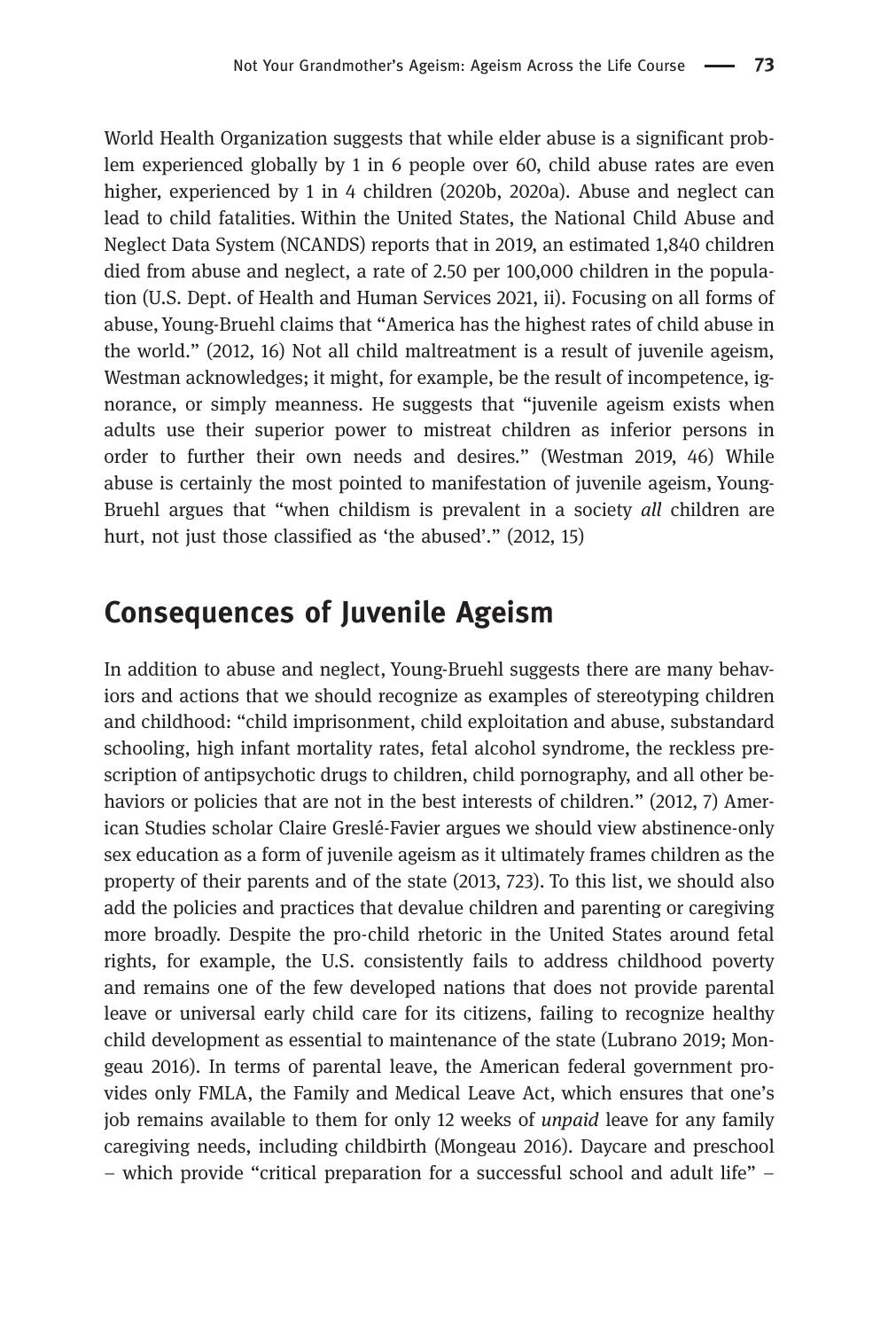are, except for the poorest of children who qualify for federally- or state-funded programs, wholly the burden of parents (Mongeau 2016).

Our devaluation of children and parenting also manifests in the low salaries and low prestige of professionals who work with children, such as day care workers and elementary education teachers (Bailey and Meltzoff 2001; Westman 1991). Mark Bailey and Nancy Meltzoff describe the low status traditionally accorded to early childhood educators – such as perceptions that the job is not challenging or that there is little legitimate teaching that takes place – and how this interpersonal and interprofessional disregard plays out monetarily: "Our society does not support paying a preschool teacher the same amount [as a high school teacher] regardless of whether the teachers at each age level are equally qualified, a case of juvenile ageism as ingrained economic policy." (2001, 50) Larger surveys show that "Childcare Workers" and "Personal Care Aides" are among the lowest paying occupations in the U.S. (McGrew 2016). Further, these industries are heavily dominated by women, a situation that has troubling consequences for gender equality (McGrew 2016).

Consider the strong parallels here to old ageism: long-term care workers, both within institutions and within home settings, face low salaries, lack of prestige, and experience high turnover. A Vox exposé by Alexia Fernández Campbell of personal care and home health aides who care for older adults within the United States revealed the employment inequities faced by this population. On average, home health aides – a population anticipated to grow from 2.9 million in 2016 to 4.1 million in 2026 – earn \$11.57 an hour – less than janitors, cooks, and farmworkers. These positions are typically excluded from U.S. labor laws. Live-in caregivers or caregivers who spend less than 20 percent of their work time helping clients with basic tasks are not entitled to minimum wage or overtime pay under federal law. They are also not protected from racial discrimination or sexual harassment, and they lack collective bargaining rights (Campbell 2019). Even considering the health care occupation with the highest salaries (physicians), in a country like the United States where medical salaries vary significantly by specialty, the care specialties related to children and older adults are the least lucrative: geriatricians, pediatricians, and family practice physicians are at the bottom of the list (Salary.com 2020). That we comparatively so devalue caregiving and nurturing work related to both the young and the old suggests ageism – inherently valuing children and old people less than notold adults – is at play.

Another key consequence of juvenile ageism comes in the political arena. "Young children don't vote, and because of this, they have a minimal amount of power to affect public policy," argue Bailey and Meltzoff (2001, 47–48). This lack of representation contributes to further structural inequalities; for example,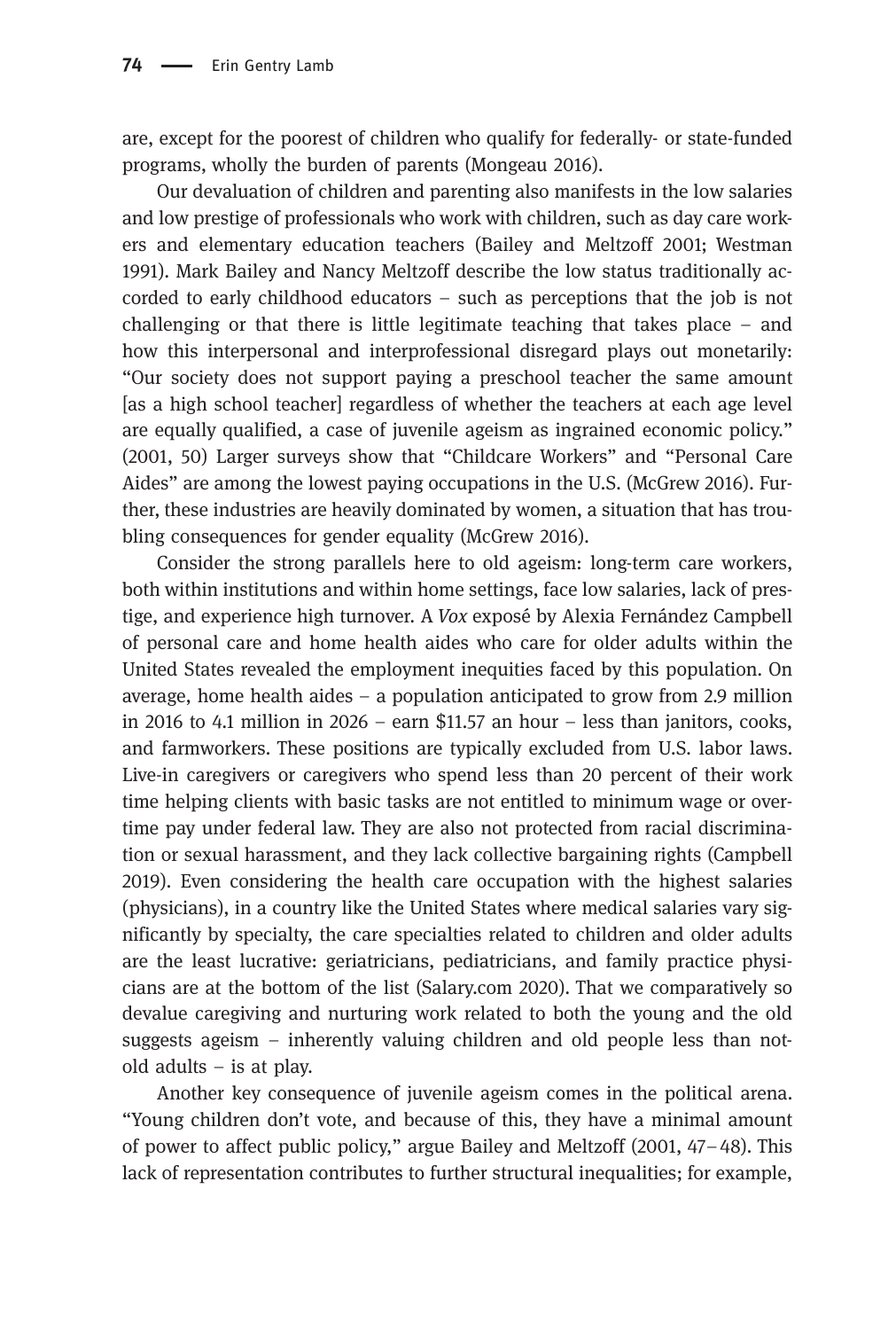"government-funded programs for children such as public schooling […] are continually underfunded in relation to the programs of older students" or other age groups (Bailey and Meltzoff 2001, 48). There is particular irony here in that, while children in the United States can't vote until age 18 when they reach "legal adulthood," children of 14 and above are regularly tried as adults in criminal hearings for certain violent crimes, a disturbing form of structural juvenile ageism. This political disenfranchisement is arguably not experienced by older adults.

Ultimately, Westman argues, we need to recognize discrimination in juvenile ageism as "violations of civil rights that would be regarded as rejection, segregation, harassment, oppression, violence, torture, and murder if they targeted an adult. Lumping together all these egregious offences under child abuse and neglect – less evocative terms – demeans children." (2019, 50) We also need to take into account how adverse childhood events may have long-term consequences that echo throughout an individual's lifespan. Considering those long-term effects of child maltreatment, Westman sums up the consequences of juvenile ageism within the United States:

[...] a political system that fails to create safe environments for children, a commercial system that exploits the young, social services that are overwhelmed by child neglect and abuse cases, an impaired workforce, and a fragile economy. It has resulted in staggering costs from violence, habitual crime, and welfare dependency […] the ultimate products of child neglect and abuse. (2019, 79–80)

#### Comparing Ageisms

If we conclude that ageism is an issue at other points of the life course, particularly within the first two to three decades, the question remains of whether this ageism merits equal attention to ageism at the end of the life course, whether the consequences of juvenile ageism and young adult ageism are as serious as those faced by older persons. The structural devaluing of caregiving positions for both children and older adults are equally concerning. And if we attribute any amount of child abuse to juvenile ageism, then we must respond yes to the above question in relation to children. Child abuse and neglect are among many other adverse childhood experiences (ACEs) that have been shown to manifest problematically in adulthood outcomes such as poor physical and mental health, substance abuse, risky behaviors, and toxic stress, and these effects may be passed on to their own children ("Preventing Adverse Childhood Experiences"). Thus, Westman argues that "[f]rom society's point of view, juvenile ageism is a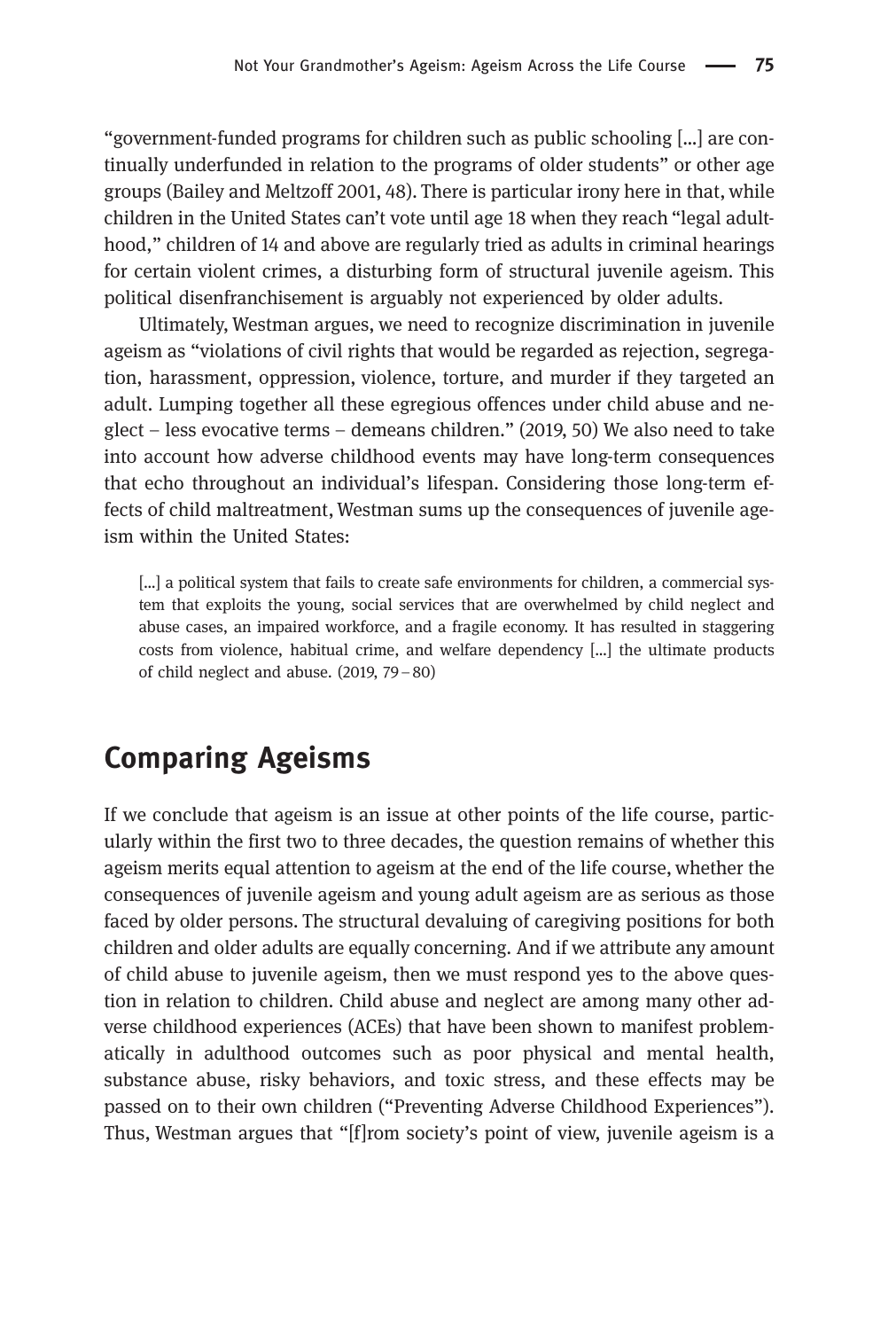more serious problem than older ageism, because children constitute the next generation." (1991, 253)

For young adults, the answer is less clear. The research is full of conditional statements, like this one by Bratt et al.: "Young people might experience age discrimination and it is quite possible that the consequences of age-based discrimination against younger people  $\left[\ldots\right]$  may be as serious for their material and psychological well-being, or even their physical health, as has been found among older adults." (2018, 168 [emphasis mine]) One reason for such uncertainty about the seriousness of young adult ageism may lie in the possibility that age-related stigma as experienced by young adults is less damaging or less internalized than that experienced by older adults. A study by psychologists Hehman and Bugental compared the performance of older  $(62-92)$  and younger  $(17-22)$ adults on a task when exposed to messages that suggested either an age-related advantage for one group or that invoked stereotype threat. They found that older adults performed more poorly when told the task would favor speed and current knowledge (seen as youth advantages), a stereotype confirmation effect. However, in the equivalent condition where younger adults were told the task would require wisdom and life-experience (an age advantage), they actually performed better than under the youth advantage condition, a stereotype challenge effect. Hehman and Bugental suggest that one key difference in stigma experienced by younger versus older adults concerns the permanence of their group memberships. Young adults will grow past the stigma of "too young," but for older adults, "too old" is a permanent status. It may be that the temporary nature of young adults' group status protects them from the negative consequences of age-related stigma. Thus, it may be reasonable to conclude that the consequences of ageism for young adults are less pressing than those of old ageism. The same argument likely does not hold true for juvenile ageism, however, if we consider the potential lifelong consequences of our underfunding of education and caregiving, and the prevalence of child abuse and neglect.

## Acknowledging Ageism Across the Life Course

The field of age studies needs to explore the parallels and disjunctures between old ageism, young adult ageism, and juvenile ageism. I initially approached the prospect of ageism against the young with reservations; I see "young" as a far more culturally privileged identity than "old," so it seems troubling to suggest age studies should focus more on youth. But there are practical benefits to be found in focusing on ageism across the life course.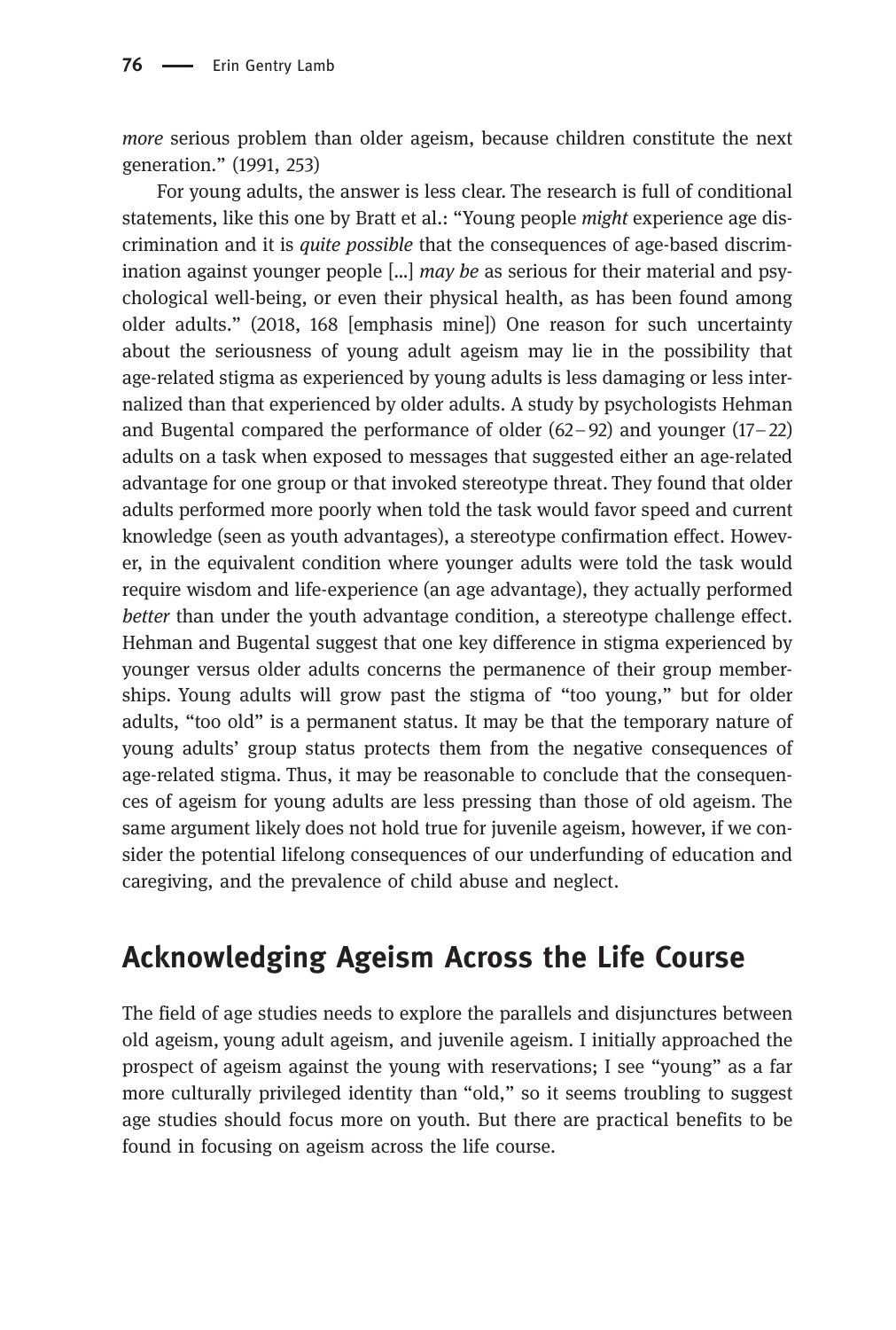Teaching – the activity that led me down this path in the first place – is one example where a life course approach to ageism may reap benefits. Many people have pointed to the need to teach about old ageism to students of all ages. Ideas about old age are formed when we are quite young: "Humans internalize age stereotypes about the same time as they do race and gender stereotypes, around four to six years of age, and their prejudices strengthen with age." (Marshall 2008/2009, 57) Thus, greater knowledge about aging, early in human lives, may be one route to addressing many issues of ageism. Teaching children about ageism *as it affects them* could be an important part of combatting juvenile ageism.Westman suggests that addressing juvenile ageism "requires a civil rights approach […]. This means sensitizing the public to the existence of juvenile ageism and to the developmental requirements of childhood and adolescence." (2019, 80) Curriculum that helps children recognize that they have rights and that helps them identify behaviors and policies that threaten those rights may help children and parents alike be more willing to name maltreatment when they see it and may help increase parents' and others' willingness to invest in education and caregiving.

Certainly, teaching about ageism across the life course may have benefits when educating young adults about ageism. Presenting the arguments for juvenile ageism and young adult ageism can increase students' interest and show them their stake in the topic more directly than the message that they should care because they will someday be old. In teaching about ageism, one of my challenges is to help my traditional age college students recognize their own ageist thoughts and behaviors. This approach positions the students as perpetrators of ageism. In fall of 2019 while teaching my aging course, I adjusted my strategy to include readings that dealt with juvenile ageism and young adult ageism alongside my typical readings on old ageism and asked my students whether they felt these additional forms of ageism were more, less, or equally important to focus on as old ageism. While the majority indicated that all forms of ageism are equally important, there were students who advocated for the greater importance of each category of ageism. The resulting discussion was quite vigorous, and while I have only anecdotal memories to support this claim, my impression was that they were more comfortable debating ageism than were previous cohorts of students. The ability to see oneself as both perpetrator *and* victim of ageism seemed to help students more readily accept the widespread and under-acknowledged existence of ageism, and to more readily identify it as a problem in need of addressing.

In addition to its practical utility in teaching, I see another one of the key benefits of exploring ageism across the life course as the opportunity to create more intergenerational solidarity and to oppose the ways our media and our pol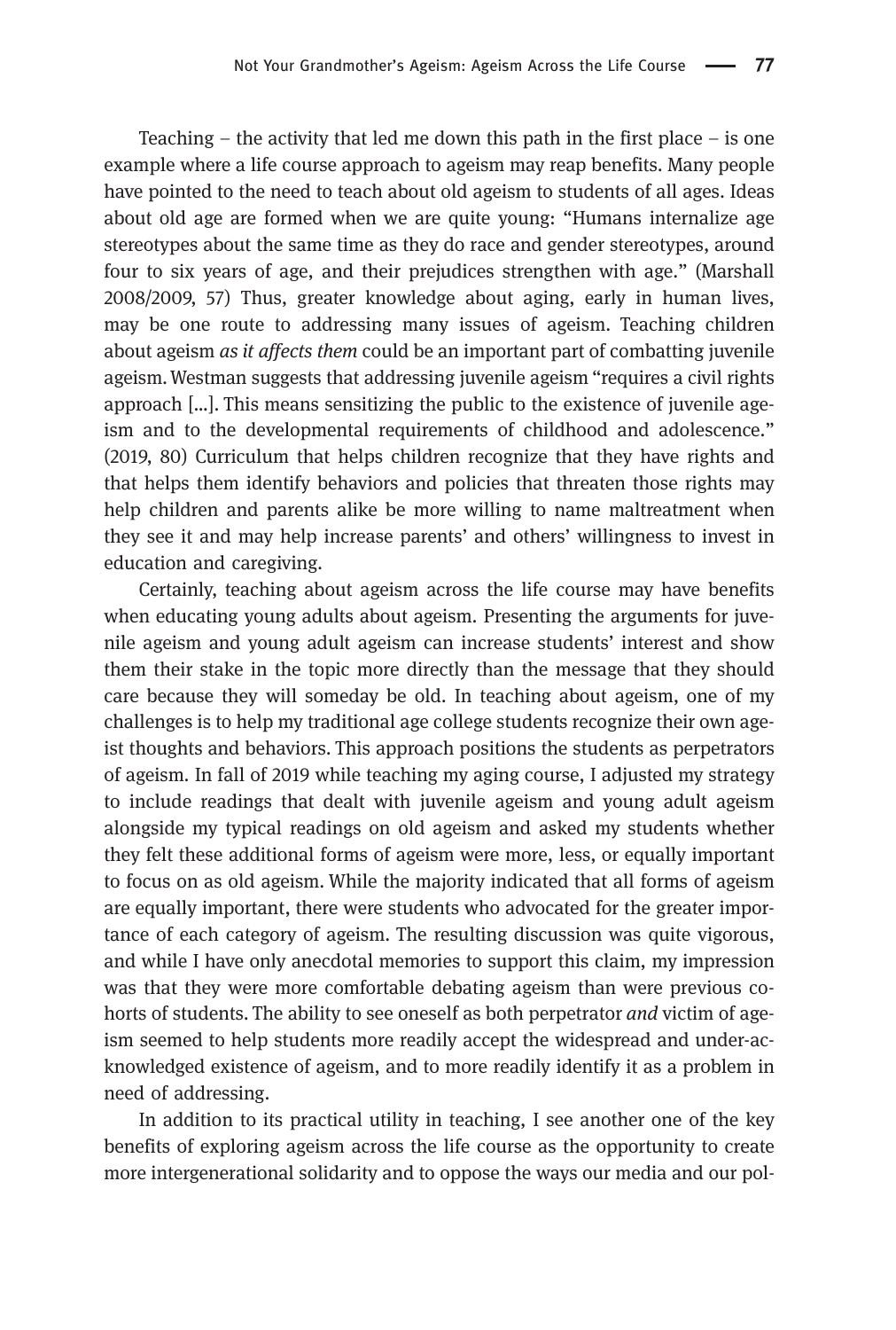icies often pit "old against young." Westman sees key opportunities for political coalition between old and young: "The increasing vitality of the elderly may well enable grandparents, in particular, to devote time and energy to addressing juvenile ageism. In this way, the politically-represented segment of the population subjected to ageism could speak for the politically-unrepresented children who also are the victims of ageism." (1991, 253) Too often, policies or actions that benefit the old or the young are presented as coming at the expense of the opposing age group: "Kids vs. canes […] makes great headlines." (Applewhite 2016, 22) Ageism activist Ashton Applewhite points out that the young and old are "least likely to be economically 'productive' in a capitalist system" and thus "ageism pits the disenfranchised against each other in order to maintain the power of the ruling class." (2016, 22) However, addressing the policies that devalue and disenfranchise those who care for the young and old is a project that, ostensibly, people of all ages could support, as "adults" are often the cohort that bears the time and financial burden of caregiving, educating, etc. Perhaps seeing ageism as a force across the life course may help us distort the perceived divides between Boomers and Millennials.

Unsettling "young" as a privileged term over "old" may help us think more critically about all age identities. Pushing for more respect for all parts of the life course, including childhood, would positively contribute to lessening all forms of ageism by decreasing adolescent desire to rush into the category of adulthood and generating less fear of leaving middle-adulthood behind. By considering ageism across the life course, we might increase the interest of both young and old in addressing the stigma and structural consequences of all forms of ageism.

#### Works cited

- Animashaun, Christina. 'Ok Boomer' isn't just about the past. It's about our apocalyptic future. [https://www.vox.com/2019/11/19/20963757/what-is-ok-boomer-meme-about](https://www.vox.com/2019/11/19/20963757/what-is-ok-boomer-meme-about-meaning-gen-z-millennials)[meaning-gen-z-millennials](https://www.vox.com/2019/11/19/20963757/what-is-ok-boomer-meme-about-meaning-gen-z-millennials). Vox, 19 November 2019 (10 April 2021).
- Applewhite, Ashton. This Chair Rocks: A Manifesto Against Ageism. New York: Networked Books, 2016.
- Bailey, Mark D., and Nancy Meltzoff. "Resisting Institutional Ageism." Resistance and Representation: Rethinking Childhood Education. Eds. Janice A. Jipson and Richard T. Johnson. New York: Peter Lang, 2001. 45–55.
- Bratt, Christopher, Dominic Abrams, Hannah J. Swift, Christin-Melanie Vauclair, and Sibilia Marques. "Perceived Age Discrimination Across Age in Europe: From an Ageing Society to a Society for All Ages." Developmental Psychology 54.1 (2017): 167–180.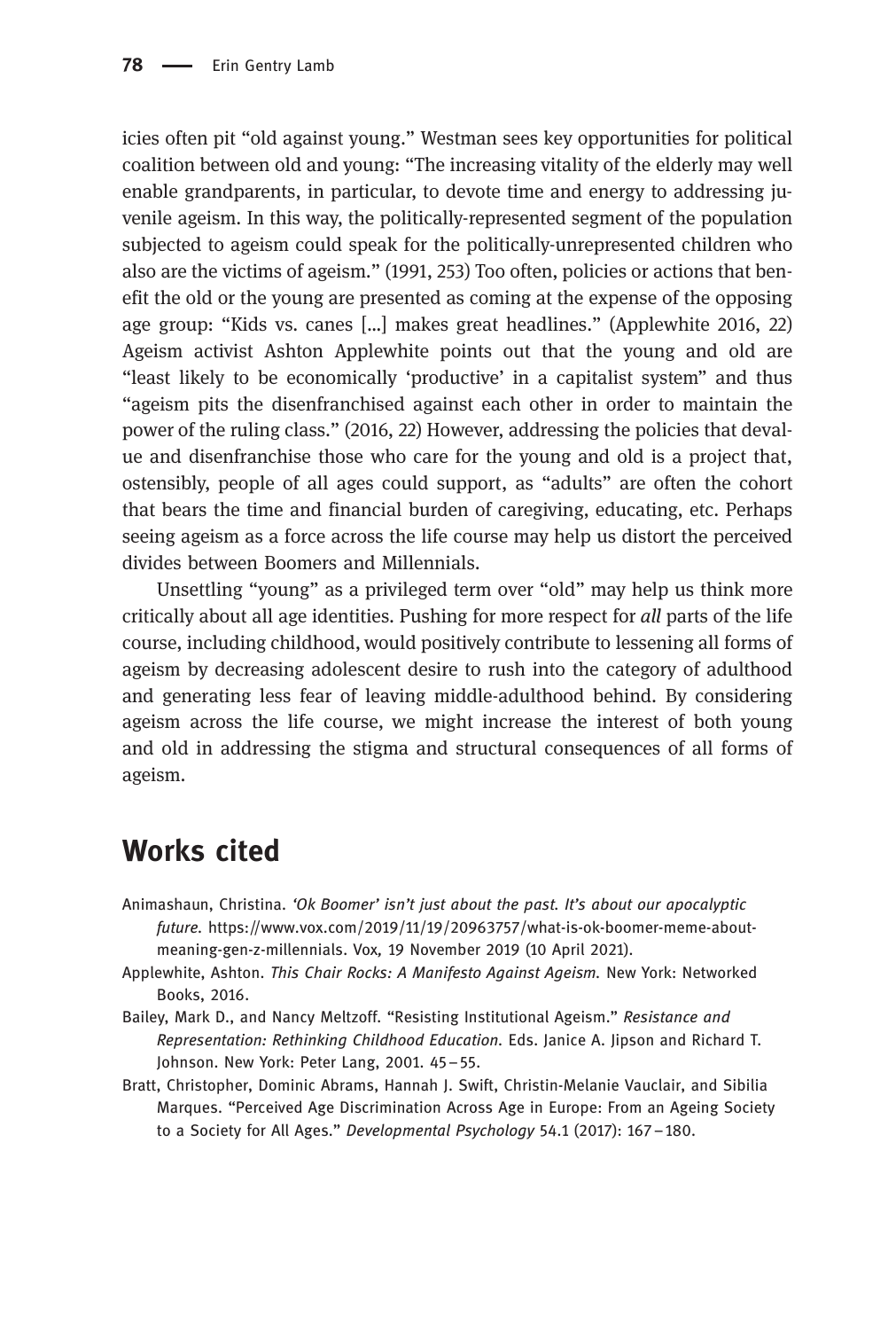- Butler, Robert N. "Age-ism: Another Form of Bigotry." The Gerontologist 9.4 (1969): 243–246. doi: [10.1093/geront/9.4\\_Part\\_1.243](http://10.1093/geront/9.4_Part_1.243).
- Butler, Robert N. "Dispelling Ageism: The Cross-Cutting Intervention." The Annals of the American Academy of Political and Social Science 503 (May 1989): 138–147.
- Bytheway, Bill. "Ageism." The Cambridge Handbook of Age and Ageing. Eds. Malcolm L. Johnson, Vern L. Bengtson, Peter G. Coleman, and Thomas B. L. Kirkwood. Cambridge, MA: Cambridge UP, 2005. 338–345.
- Campbell, Alexia Fernández. Home Health Aides Care for the Elderly. Who Will Care for Them? <https://www.vox.com/the-highlight/2019/8/21/20694768/home-health-aides-elder-care>. Vox, 21 August 2019 (8 August 2020).
- Centers for Disease Control. National Century for Injury Prevention and Control, Division of Violence Prevention. Preventing Adverse Childhood Experiences: Fast Facts. [https://www.](https://www.cdc.gov/violenceprevention/acestudy/fastfact.html) [cdc.gov/violenceprevention/acestudy/fastfact.html.](https://www.cdc.gov/violenceprevention/acestudy/fastfact.html) 3 April 2020 (30 August 2020).
- Dimock, Michael. Defining Generations: Where Millennials End and Generation Z Begins. [https://www.pewresearch.org/fact-tank/2019/01/17/where-millennials-end-and-gen](https://www.pewresearch.org/fact-tank/2019/01/17/where-millennials-end-and-generation-z-begins/) [eration-z-begins/.](https://www.pewresearch.org/fact-tank/2019/01/17/where-millennials-end-and-generation-z-begins/) Pew Research Organization, 17 January 2019 (29 August 2020).
- Duncan, Colin, and Wendy Loretto. "Never the Right Age? Gender and Age-Based Discrimination in Employment." Gender, Work and Organization 11.1 (Jan. 2004): 95–115.
- Garstka, Teri A., Mary Lee Hummert, and Nyla R. Branscombe. "Perceiving Age Discrimination in Response to Intergenerational Inequity." Journal of Social Issues 61.2 (2005): 321–342.
- Gee, Gilbert C., Eliza K. Pavalko, and J. Scott Long. "Age, Cohort and Perceived Age Discrimination: Using the Life Course to Assess Self-reported Age Discrimination." Social Forces 86.1 (Sep. 2007): 265–290.
- Gordon, Hava Rachel. "Allies Within and Without: How Adolescent Activists Conceptualize Ageism and Navigate Adult Power in Youth Social Movements." Journal of Contemporary Ethnography 36.6 (2007): 631–668.
- Greenberg, Jeff, Jeff Schimel, and Andy Martens. "Ageism: Denying the Face of the Future." Ageism: Stereotyping and Prejudice against Older Persons. Ed. Todd D. Nelson. Cambridge, MA: The MIT Press, 2002. 27–48.
- Greslé-Favier, Claire. "Adult Discrimination Against Children: The Case of Abstinence-Only Education in Twenty-First-Century USA." Sex Education 13.6 (2013): 715–725.
- Gullette, Margaret Morganroth. Declining to Decline: Cultural Combat and the Politics of the Midlife. Charlottesville: University of VA P, 1997.
- Hehman, Jessica A., and Daphne Blunt Bugental. "'Life Stage-Specific' Variations in Performance in Response to Age Stereotypes." Developmental Psychology 49.7 (2013): 1396–1406.
- Hodgson, Jack. Belittling Activists Like Greta Thunberg Because They Are Young is a Mistake. [https://www.washingtonpost.com/outlook/2020/02/19/belittling-activists-like-greta-thun](https://www.washingtonpost.com/outlook/2020/02/19/belittling-activists-like-greta-thunberg-because-they-are-young-is-mistake/) [berg-because-they-are-young-is-mistake/.](https://www.washingtonpost.com/outlook/2020/02/19/belittling-activists-like-greta-thunberg-because-they-are-young-is-mistake/) The Washington Post, 19 February 2020 (10 April 2021).
- Indiviglio, Daniel. Reverse-Ageism Might Be Worse. [https://www.theatlantic.com/business/ar](https://www.theatlantic.com/business/archive/2009/05/reverse-ageism-might-be-worse/18026/) [chive/2009/05/reverse-ageism-might-be-worse/18026/.](https://www.theatlantic.com/business/archive/2009/05/reverse-ageism-might-be-worse/18026/) The Atlantic, 21 May 2009 (2 August 2020).